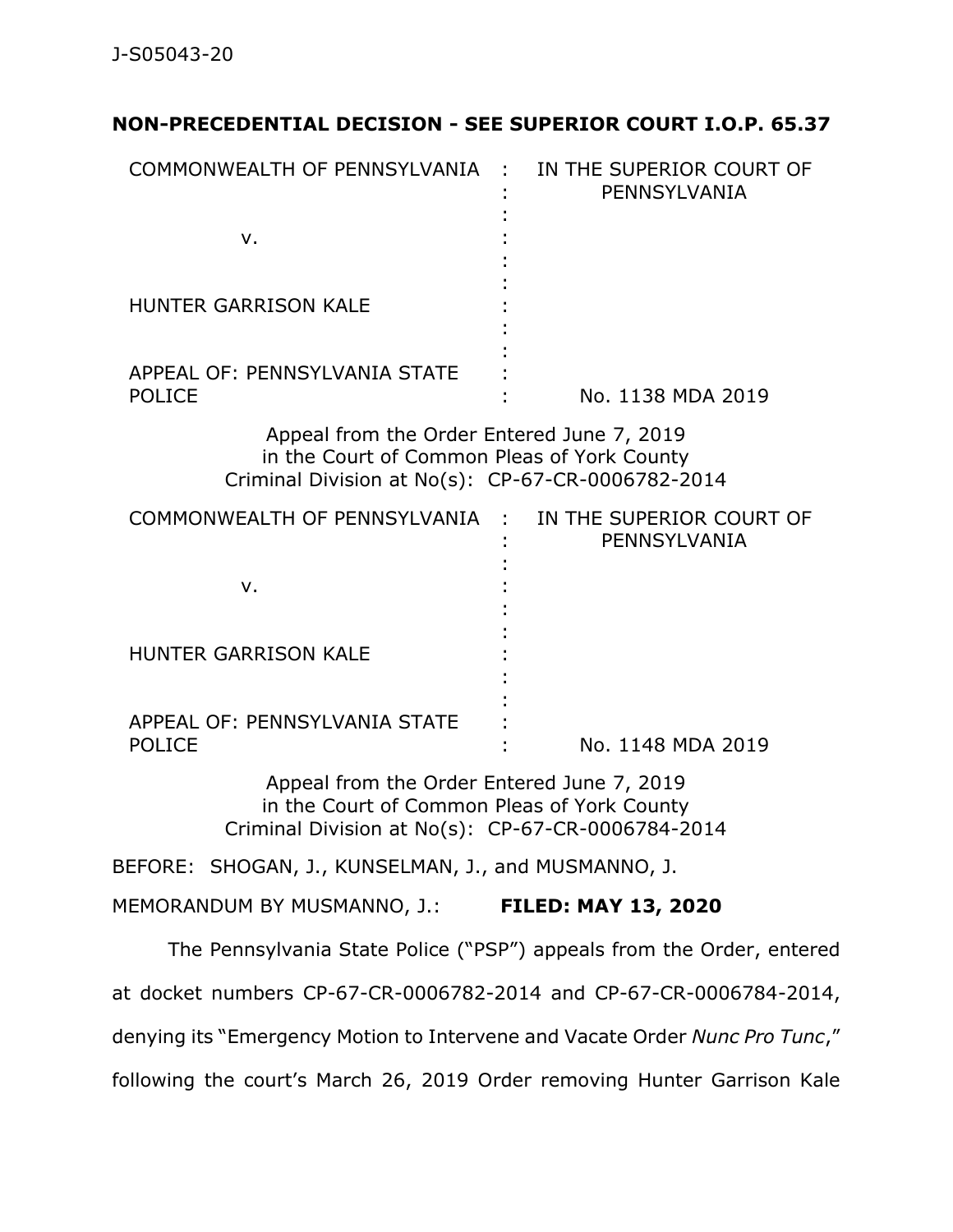("Kale") from the Pennsylvania Sexual Offender Registry (the "Registry"). We quash the appeal.

Kale was originally sentenced on February 23, 2016, pursuant to a negotiated guilty plea, to serve one-and-a-half to three years in prison for his convictions of two counts of aggravated indecent assault. $1,2$ **Shortly** thereafter, Kale's counsel filed a post-sentence Motion to reconsider and modify his sentence, which the trial court denied.

On July 19, 2017, our Supreme Court issued its Opinion in *Commonwealth v. Muniz*, 164 A.3d 1189 (Pa. 2017), which found the Sex Offender Registration and Notification Act ("SORNA") $3$  to be punitive in nature, and held that the retroactive application of SORNA's registration and reporting requirements violates the *ex post facto* clauses of the United States and Pennsylvania Constitutions. *Id.* at 1223.

Following the *Muniz* decision, the Pennsylvania General Assembly enacted Act 10 of 2018, 42 Pa.C.S.A. §§ 9799.51, *et seq.*<sup>4</sup> In an attempt to

<sup>1</sup> *See* 18 Pa.C.S.A. § 3125(a)(7).

\_\_\_\_\_\_\_\_\_\_\_\_\_\_\_\_\_\_\_\_\_\_\_\_\_\_\_\_\_\_\_\_\_\_\_\_\_\_\_\_\_\_\_\_

<sup>2</sup> Kale committed the offenses between 2003 and 2008.

<sup>3</sup> *See* 42 Pa.C.S.A. §§ 9799.10-9799.41.

 $4$  Act 10 of 2018, Feb. 21, P.L. 27, No. 10, § 6, imd. effective, was re-enacted at 2018, June 12, P.L. 140, No. 29, §, imd. effective (referred to, collectively, as "Act 10"). Our Supreme Court is currently considering, in its original jurisdiction, whether Act 10 is constitutional, *see Commonwealth v. Lacombe*, 35 MAP 2018 (Pa. 2018). However, given our ultimate disposition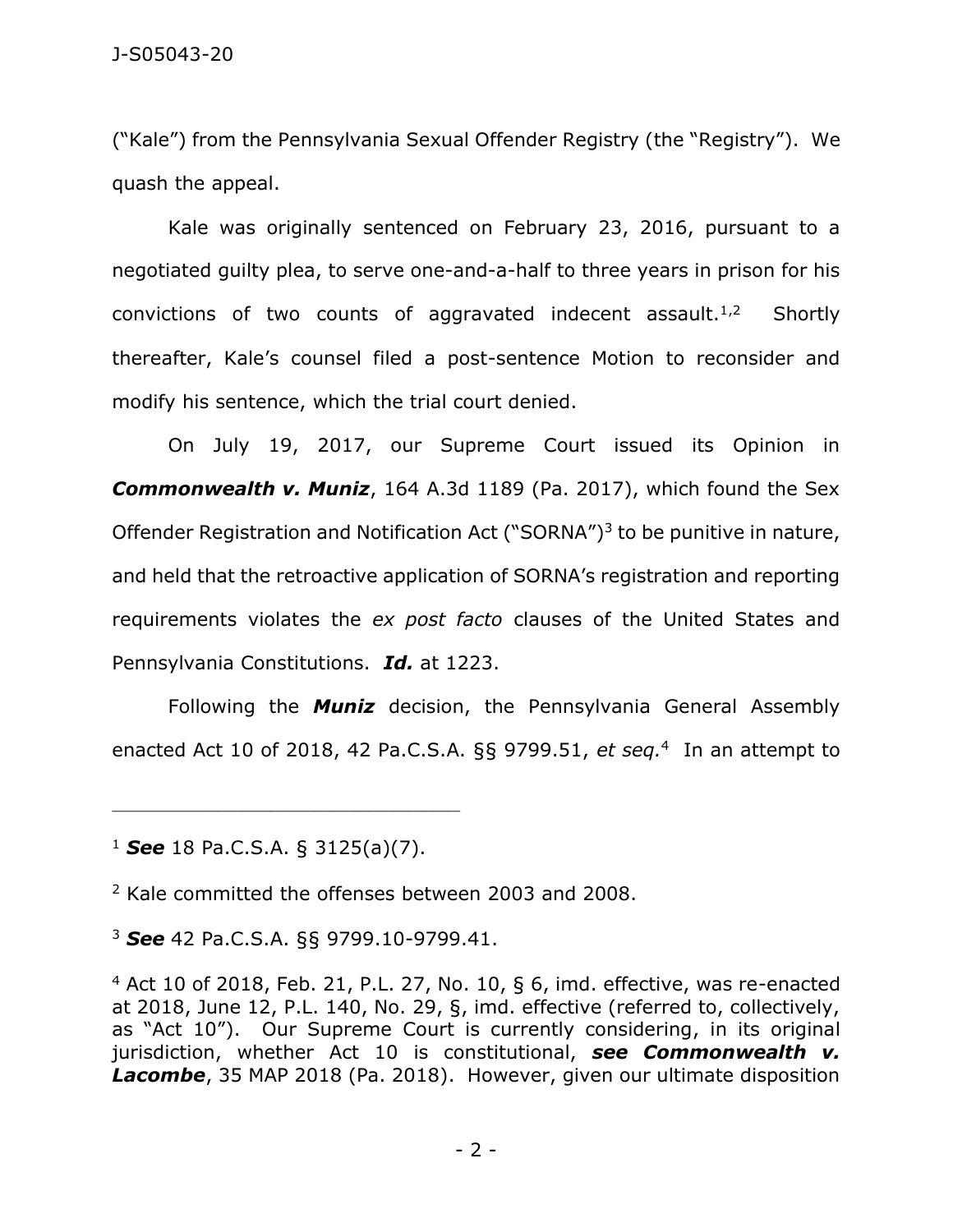eliminate the punitive effects of SORNA, Act 10 included two separate tracks for registration: Subchapter H, applied to offenses committed after December 20, 2012; and Subchapter I, applied to offenses committed between April 22, 1996, and December 20, 2012. Because SORNA applied to individuals who committed offenses occurring prior to the effective date, lifetime registration was imposed on Kale pursuant to Subchapter I.

Nine months after the enactment of Act 10, on October 18, 2018, Kale filed a Petition for relief under the Post Conviction Relief Act ("PCRA").<sup>5</sup> Kale was appointed counsel, who, after being granted an extension, filed an Amended PCRA Petition and/or a Petition for Writ of *Habeas Corpus* on January 31, 2019. Kale filed a second Amended Petition on March 11, 2019, and a hearing was held on March 26, 2019. At the hearing, the Commonwealth did not oppose relief. The PCRA court granted Kale's Petition and issued an Order removing Kale from the Registry.

On May 22, 2019, PSP filed the instant "Motion to Intervene and Vacate *Nunc Pro Tunc*" from the PCRA court's Order. In the Motion, PSP claimed that it was not served with any of Kale's PCRA Petitions, nor was it served with the PCRA court's March 26, 2019 Order directing Kale's removal from the Registry. Motion to Intervene and Vacate, 5/22/19, at 1-2 (unnumbered). As a result, PSP argued that it was deprived of its due process rights to contest the PCRA

\_\_\_\_\_\_\_\_\_\_\_\_\_\_\_\_\_\_\_\_\_\_\_\_\_\_\_\_\_\_\_\_\_\_\_\_\_\_\_\_\_\_\_\_

in this case, we can adequately address this appeal without the Supreme Court's determination of the underlying constitutionality of Act 10.

<sup>5</sup> *See* 42 Pa.C.S.A. §§ 9541-9546.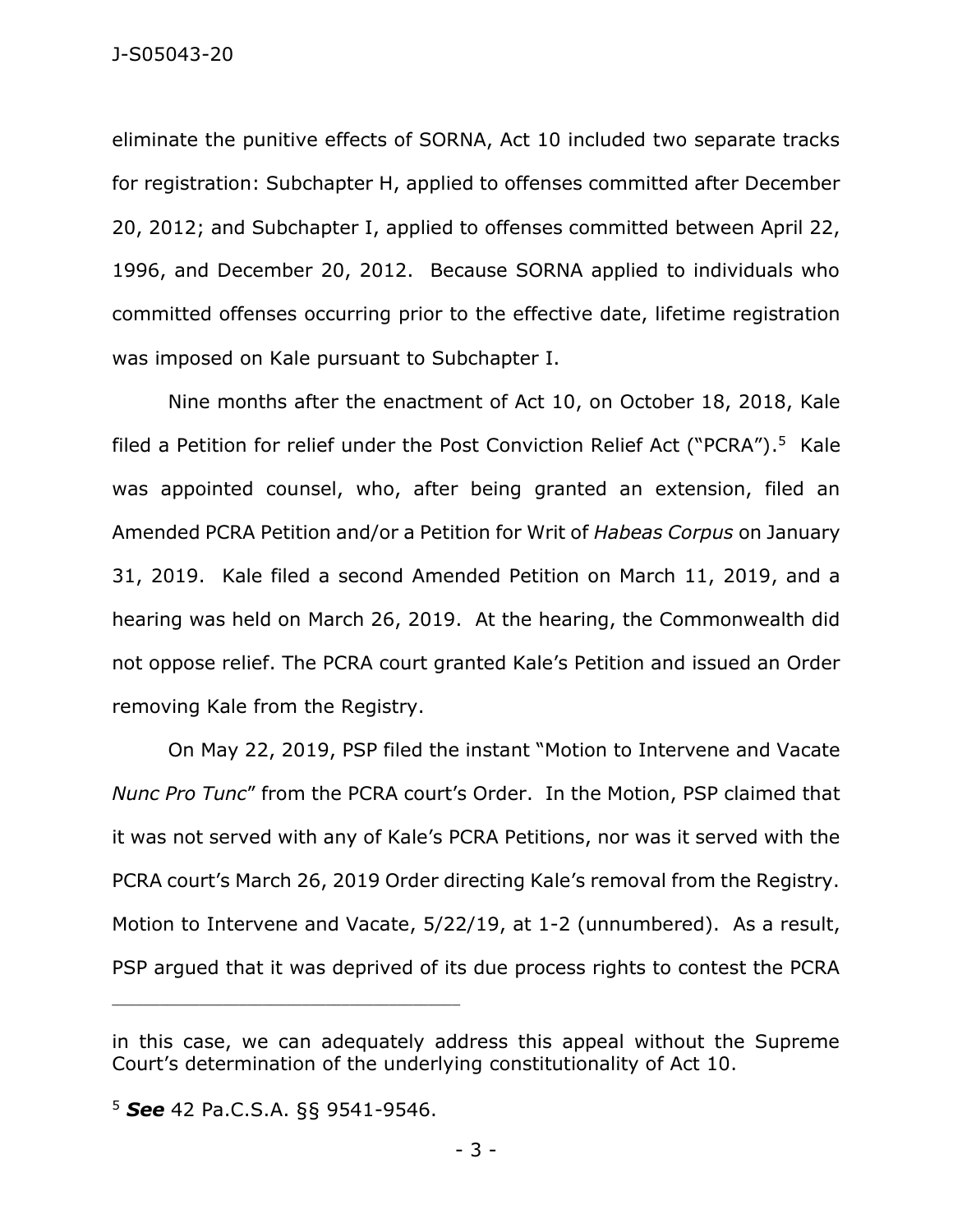court's removal of Kale from the Registry. *Id.* On June 7, 2019, the PCRA court issued an Order denying PSP's Motion. On June 26, 2019, PSP filed separate Notices of Appeal to this Court, specifically appealing from the PCRA court's June 7, 2019 Order denying PSP's Motion to Intervene. PSP filed a court-ordered Pa.R.A.P. 1925(b) Concise Statement of matters complained of on appeal. On July 24, 2019, this Court, *sua sponte*, consolidated PSP's appeals.

Prior to reaching the merits of any appeal, we must "first ascertain whether [the order appealed from] is properly appealable." *Commonwealth v. Borrero*, 692 A.2d 158, 159 (Pa. Super. 1997). Since "the question of appealability implicates the jurisdiction of this Court<sup>[</sup>, the issue] may be raised by [this] Court *sua sponte*." *Commonwealth v. Baio*, 898 A.2d 1095, 1098 (Pa. Super. 2006). Pennsylvania Rule of Appellate Procedure 903(a) requires that in order to preserve the right to appeal a final order, a notice of appeal must be filed within thirty days after the date of entry of that order. Pa.R.A.P. 903(a). "Time limitations on the taking of appeals are strictly construed and cannot be extended as a matter of grace." *Commonwealth v. Hottinger*, 537 A.2d 1, 3 (Pa. Super. 1987).

Here, though PSP titles its Motion as an "Emergency Motion to Intervene and Vacate *Nunc Pro Tunc*," it is more accurately characterized as a combined motion for reconsideration of the PCRA court's Order and a motion to intervene. PSP's requested relief is for the PCRA court to reconsider and vacate its Order granting relief, so that PSP may intervene and present its

- 4 -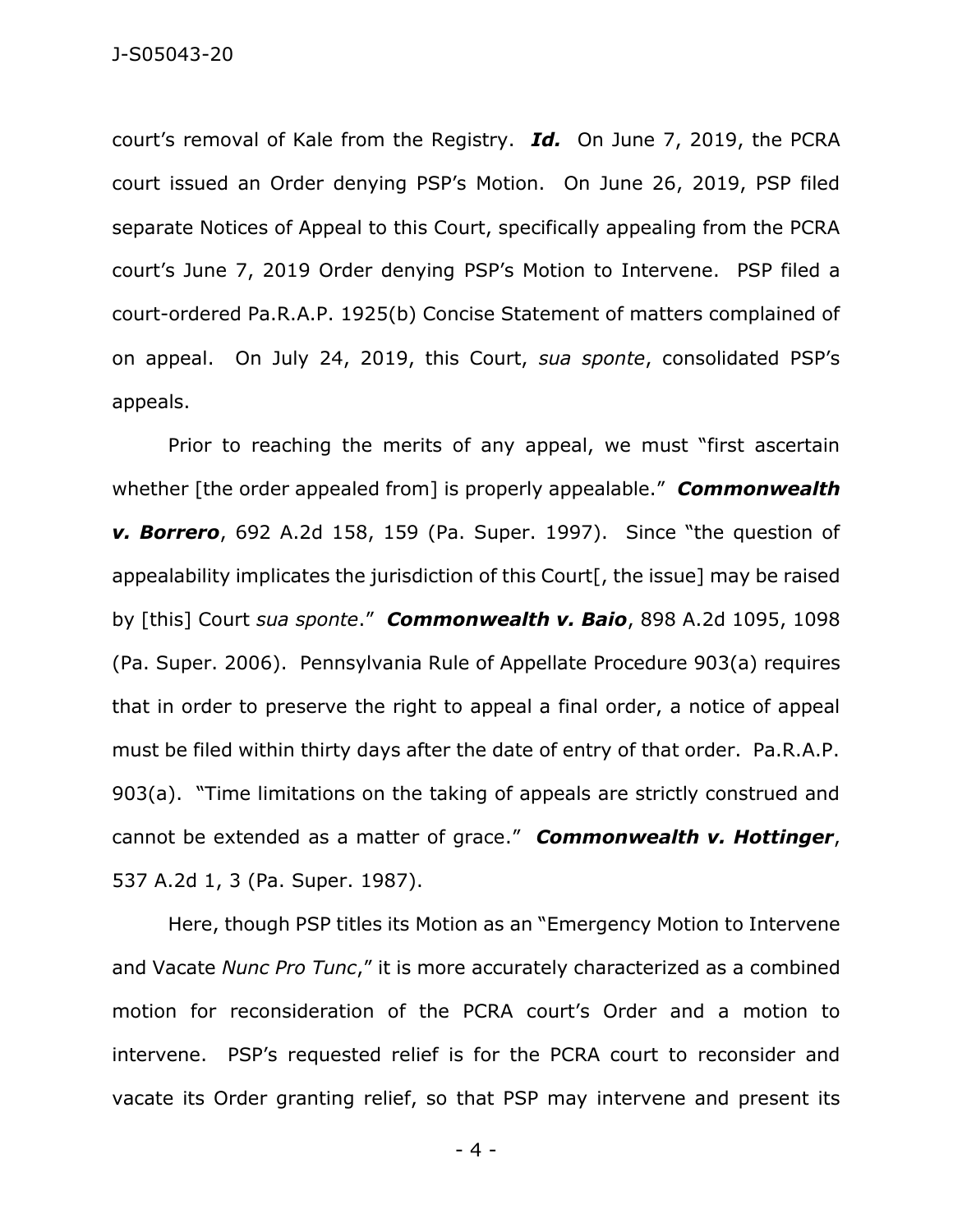argument that Kale should not be removed from the Registry. *See* Motion to Intervene and Vacate, 5/22/19, at 4 (unnumbered) (stating that "PSP therefore respectfully requests that [the PCRA c]ourt allow it to intervene as a party to this proceeding concerning the applicability of [Act 10], Subchapter I, and vacate its Order immediately to allow for further argument and consideration….").

An appeal must be taken from a final order. Pa.R.A.P. 341 (defining what constitutes a final order for purposes of appeal). In order to preserve an appellant's right to appeal a final order, the appellant must file a notice of appeal within thirty days. *See* Pa.R.A.P. 903(a). A court may review its final order for up to thirty days, even after an appeal has been filed, if a party files a petition for reconsideration within the thirty day appeal period, and the court files an order "expressly granting" reconsideration within the same time period. Pa.R.A.P. 1701(b)(3).

Here, the final order for purposes of appeal was the PCRA court's March 26, 2019 Order granting Kale relief and, as a result, PSP had thirty days to either appeal or file a request for reconsideration. The Order became final on April 26, 2019, when no appeal was filed and the PCRA court did not expressly grant reconsideration pursuant to Rule 1701. However, following the PCRA court's denial of the Motion, PSP filed its Notices of Appeal only from the June 7, 2019 Order denying its Motion for intervention and reconsideration, and not from the PCRA court's underlying March 26, 2019 Order granting Kale's PCRA Petition. *See* Notice of Appeal, 6/26/19, at 2.

- 5 -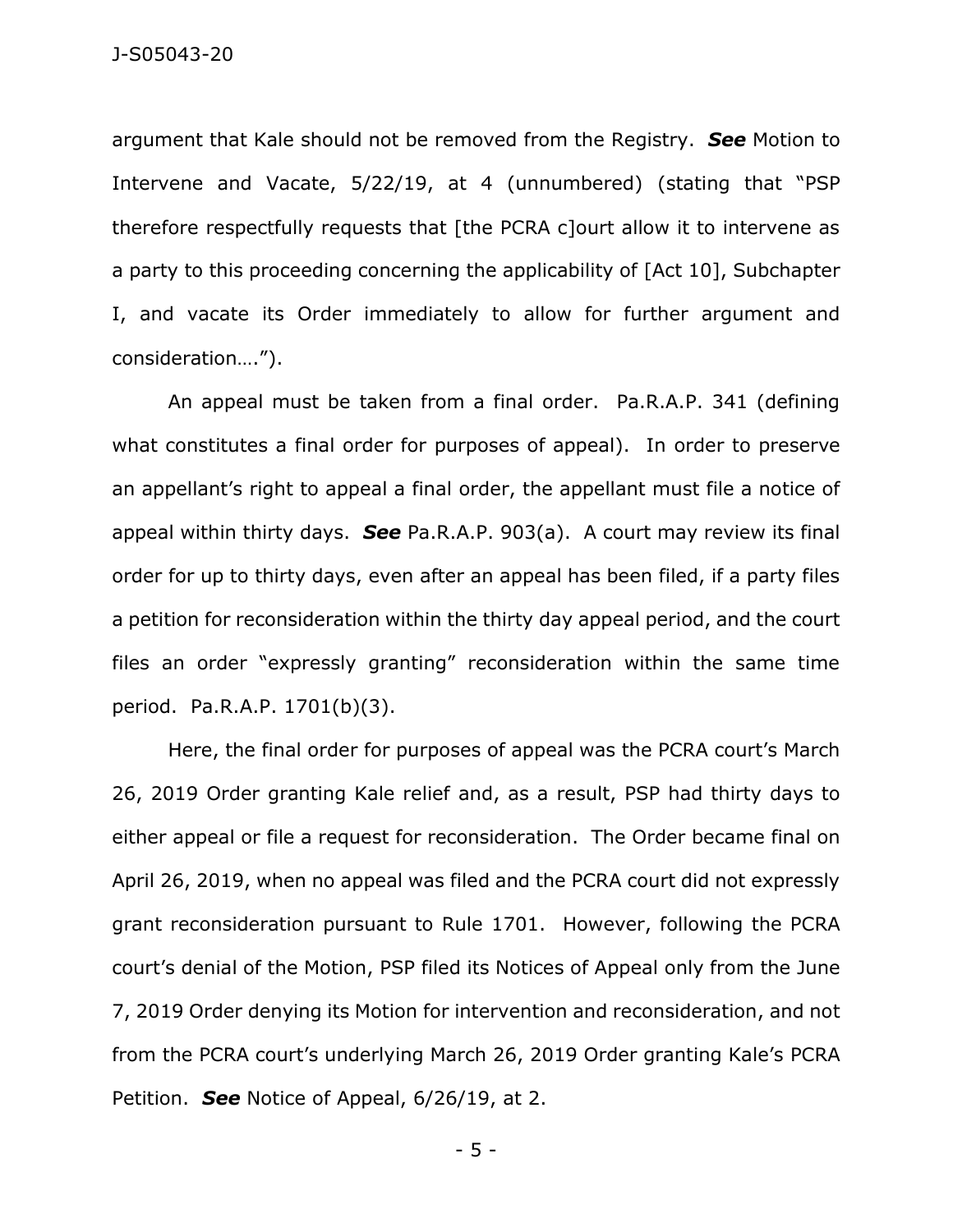Though PSP's Notice of Appeal was filed within 30 days of the PCRA court's denial of its Motion, it is well settled that an appeal from an order denying reconsideration is improper and cannot overcome the timeliness requirements. *See Commonwealth v. Moir*, 766 A.2d 1253, 1254 (Pa. Super. 2000) (stating that "as the comment to [Rule] 1701 explains, although a party may petition the court for reconsideration, the **simultaneous filing of a notice of appeal** is necessary to preserve appellate rights in the event that either the trial court fails to grant the petition expressly within 30 days, or it denies the petition.") (quoting *Valley Forge Center Assocs. v. RIB-It, K.P., Inc.*, 693 A.2d 242, 245 (Pa. Super. 1997)) (emphasis added). Here, the record reveals no indication that the PCRA court expressly granted PSP's Motion; rather, it denied the Motion on June 7, 2019. Because PSP did not file a simultaneous notice of appeal from the PCRA court's final Order, PSP did not properly preserve its appellate rights, and its appeal is consequently untimely. As a result, because the PCRA court's Order became final prior to PSP's appeal, we do not have jurisdiction over PSP's appeal.

Even if PSP had filed a timely appeal, we would afford it no relief on the merits. PSP points repeatedly to its right to be heard in this matter based on the General Assembly's grant of standing to the PSP in 42 Pa.C.S.A. § 9799.74. There, the General Assembly granted PSP "standing to appear and contest a filing in a court of this Commonwealth which seeks to challenge in any way the obligation of an individual required to register with the [PSP] under this subchapter." 42 Pa.C.S.A. § 9799.74.

- 6 -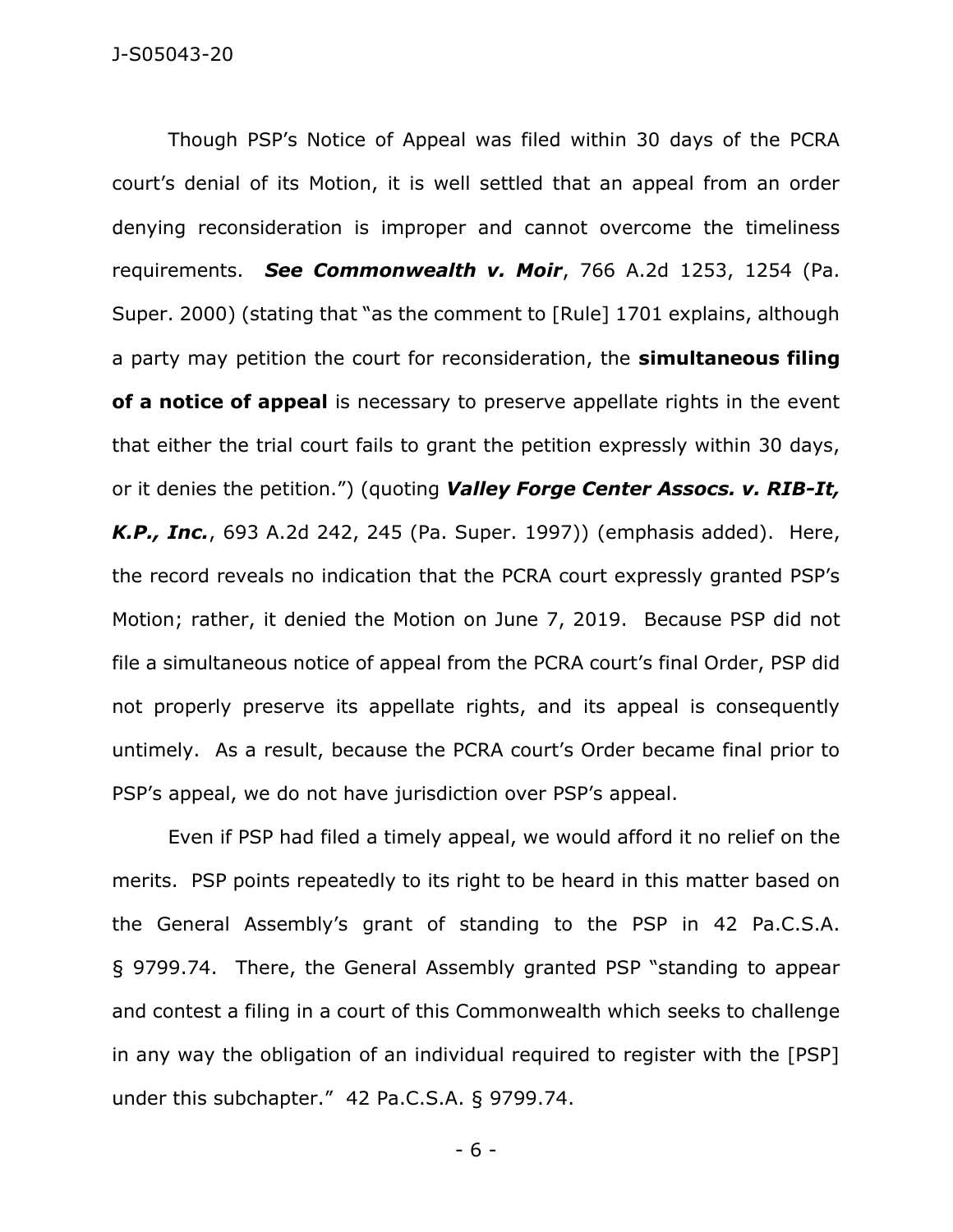\_\_\_\_\_\_\_\_\_\_\_\_\_\_\_\_\_\_\_\_\_\_\_\_\_\_\_\_\_\_\_\_\_\_\_\_\_\_\_\_\_\_\_\_

In this case, Kale was determined to no longer be an "individual required to register," as the PCRA court, in agreement with the Commonwealth, determined that Kale was not subject to the registration requirements. PSP's obligations in this case are, and remain, exclusively ministerial in nature, and nothing in the plain reading of the statute indicates that PSP's responsibilities under SORNA expand beyond the mere ministerial.<sup>6</sup> To that end, we conclude PSP's argument that it was denied due process when it was not initially served with notice of the PCRA court's Order to be without merit, as nothing in the statute compels service upon PSP, and PSP possessed no adjudicatory interest in the underlying matter. $7$ 

<sup>6</sup> We note that the situation at bar is readily distinguishable from *Konyk v. Pennsylvania State Police*, 183 A.3d 981 (Pa. 2018), in which our Supreme Court addressed the unique circumstance where PSP's registration obligations would be considered to be adjudicatory. There, the Supreme Court determined that because the defendant had been convicted in federal court, PSP was "required … to determine the Pennsylvania crime which is similar to his federal offense." *Konyk*, 183 A.3d at 986-87. Here, there is nothing for PSP to interpret, as Kale's convictions were exclusively based on Pennsylvania crimes. We are also guided by the rationale set forth by the Commonwealth Court in *Dougherty v. Pennsylvania State Police*, 138 A.3d 152, 159 (Pa. Cmwlth. 2016), wherein the Commonwealth Court noted that PSP's role in SORNA is ministerial and, in that case, the PSP was not a party to a defendant's duty to register with the PSP pursuant to a plea agreement. Though that case involved the version of SORNA that existed prior to *Muniz*, we find no support for PSP's argument that the standing provision dramatically altered the core nature of PSP's ministerial duties.

<sup>7</sup> Even assuming, *arguendo*, a breakdown in court proceedings had occurred, the proper avenue for PSP to pursue the matter would have been to file an accompanying Notice of Appeal from the PCRA court's March 26, 2019 Order alongside its Motion to Intervene and Vacate the Order. Additionally, we reiterate that when PSP did eventually file its Notice of Appeal, it chose to appeal from the PCRA court's denial of its Motion to Intervene and Vacate.